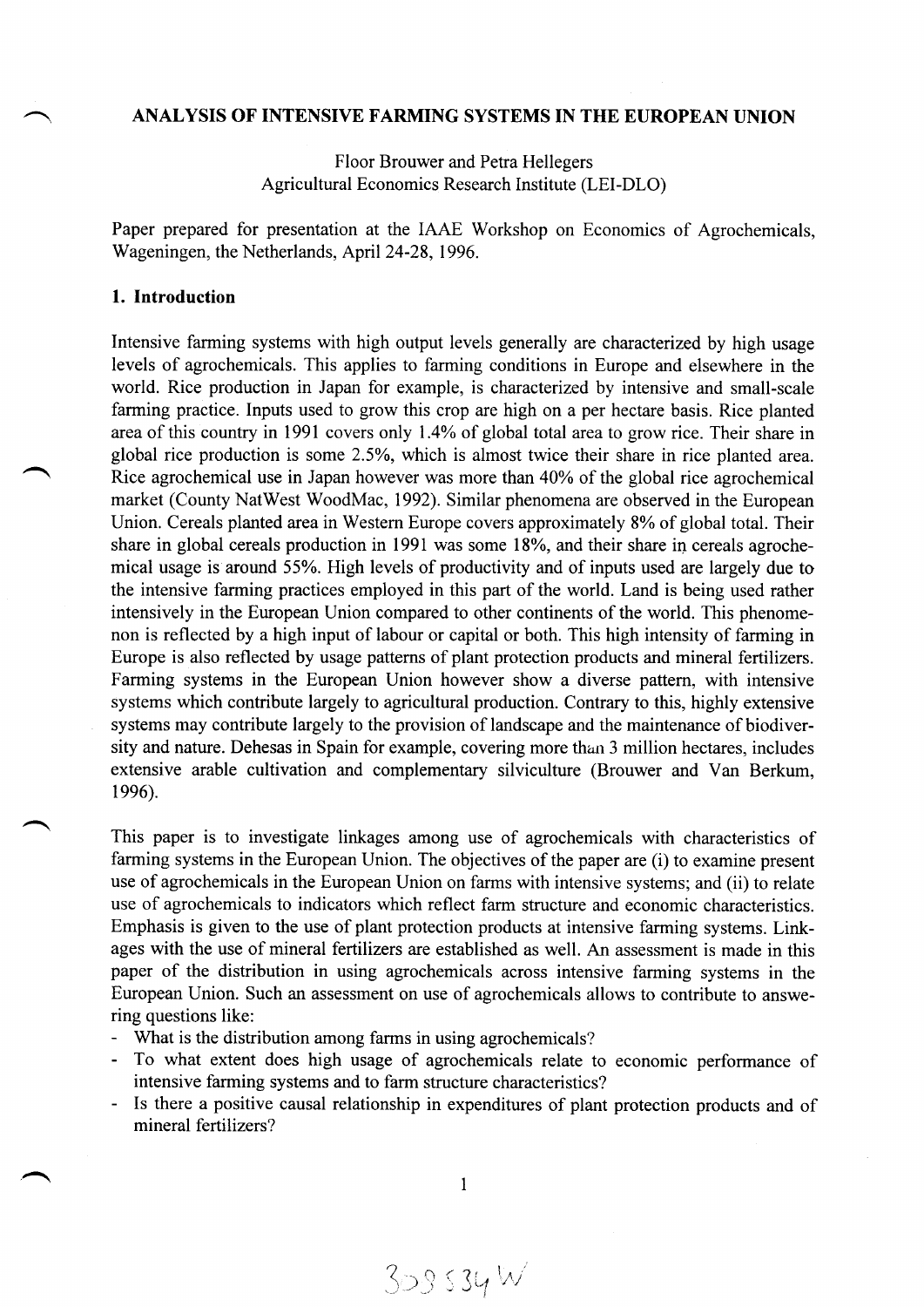What is the future scope to reduce usage of agrochemicals by European agriculture?

The assessment is mainly based on the Farm Accountancy Data Network (FADN) of the European Commission. FADN is based on the annual accounting results for a sample of commercial farms in the EU Member States. Commercial farms refer to farms that are large enough to provide a main activity for the farmer and a level of income sufficient to support the farmer's family (CEC, 1989; 4). Results are based on the accounting year 1992/93. This sample includes almost 60,000 farms which in total represent over 4 million farms in the European Union. FADN contains farm level data on the structure of the farm, total output and intermediate consumption. Farm level data are available on purchases of fertilizers and of plant protection products.

It needs to be mentioned that costs of plant protection products are an imperfect indicator of the use in terms of active ingredients. Costs of plant protection products however tend to be higher when intensiveness of production increases and that costs of plant protection products differ among crops. These findings give rise to the hypothesis that costs of plant protection products per hectare can be explained by (i) intensiveness of production and by (ii) specific crops.

## **2. Usage of fertilizers and plant protection products by European agriculture**

Total costs of plant protection products by agriculture in EUR 12 in 1992/93 amounts to 5.7 billion ECU (table 1), which is some 7% above the average costs of the three years' period 1988/89-1990/91 (Brouwer et al., 1994). Expenditures decreased during that period by almost 15%, both in Germany and in Spain. Use of inorganic fertilizers also ranges largely across countries and farming systems. Costs of fertilizers and of plant protection products in the European Union are highest at arable farms.

| Country        | Costs of fertilizer |         |                         |                  | Costs of plant protection products |               |             |                |                  |           |  |
|----------------|---------------------|---------|-------------------------|------------------|------------------------------------|---------------|-------------|----------------|------------------|-----------|--|
|                | arable horti-       |         | gra-                    | other            | all                                | arable horti- |             | gra-           | other            | all       |  |
|                |                     | culture |                         | zing farms types |                                    |               | culture     |                | zing farms types |           |  |
|                |                     |         | livestock               |                  |                                    |               |             | livestock      |                  |           |  |
| Belgium        | 34                  | 36      | 85                      | 55               | 210                                | 43            | 19          | 28             | 50               | 140       |  |
| Denmark        | 142                 | 17      | 64                      | 71               | 293                                | 87            | 9           | 35             | 50               | 180       |  |
| Germany        | 260                 | 57      | 448                     |                  | 289 1,054                          | 249           | 64          | 126            | 204              | 643       |  |
| Greece         | 173                 | 120     | 12                      | 18               | 324                                | 119           | 109         | $\overline{2}$ | 5                | 235       |  |
| Spain          | 427                 | 220     | 53                      | 37               | 738                                | 136           | 204         | 8              | 12               | 360       |  |
| France         | 1,177               | 237     | 768                     |                  | 466 2,649                          | 1,156         | 452         | 214            |                  | 314 2,138 |  |
| Ireland        | 40                  |         | 291                     | 33               | 364                                | 31            |             | 21             | 16               | 68        |  |
| Italy          | 606                 | 408     | 118                     |                  | 109 1,240                          | 381           | 429         | 31             | 50               | 891       |  |
| Luxembourg     | $\bullet$           |         | 10                      | 1                | 11                                 |               |             | 2              |                  | 3         |  |
| Netherlands    | 79                  | 153     | 168                     | 20               | 420                                | 148           | 122         | 25             | 20               | 314       |  |
| Portugal       | 94                  | 35      | 34                      | 37               | 200                                | 42            | 39          | 5              | 10               | 95        |  |
| United Kingdom | 438                 | 40      | 425                     | 137              | 1,040                              | 493           | 29          | 55             | 85               | 662       |  |
| <b>EUR 12</b>  | 3,471               |         | 1,324 2,476 1,273 8,543 |                  |                                    |               | 2,884 1,477 | 552            |                  | 816 5,729 |  |

Table 1 Total costs of fertilizer and plant protection products by farming type (million ECU), 1992/93

Source: FADN-CCE-DG VI/A-3; adaptation LEI-DLO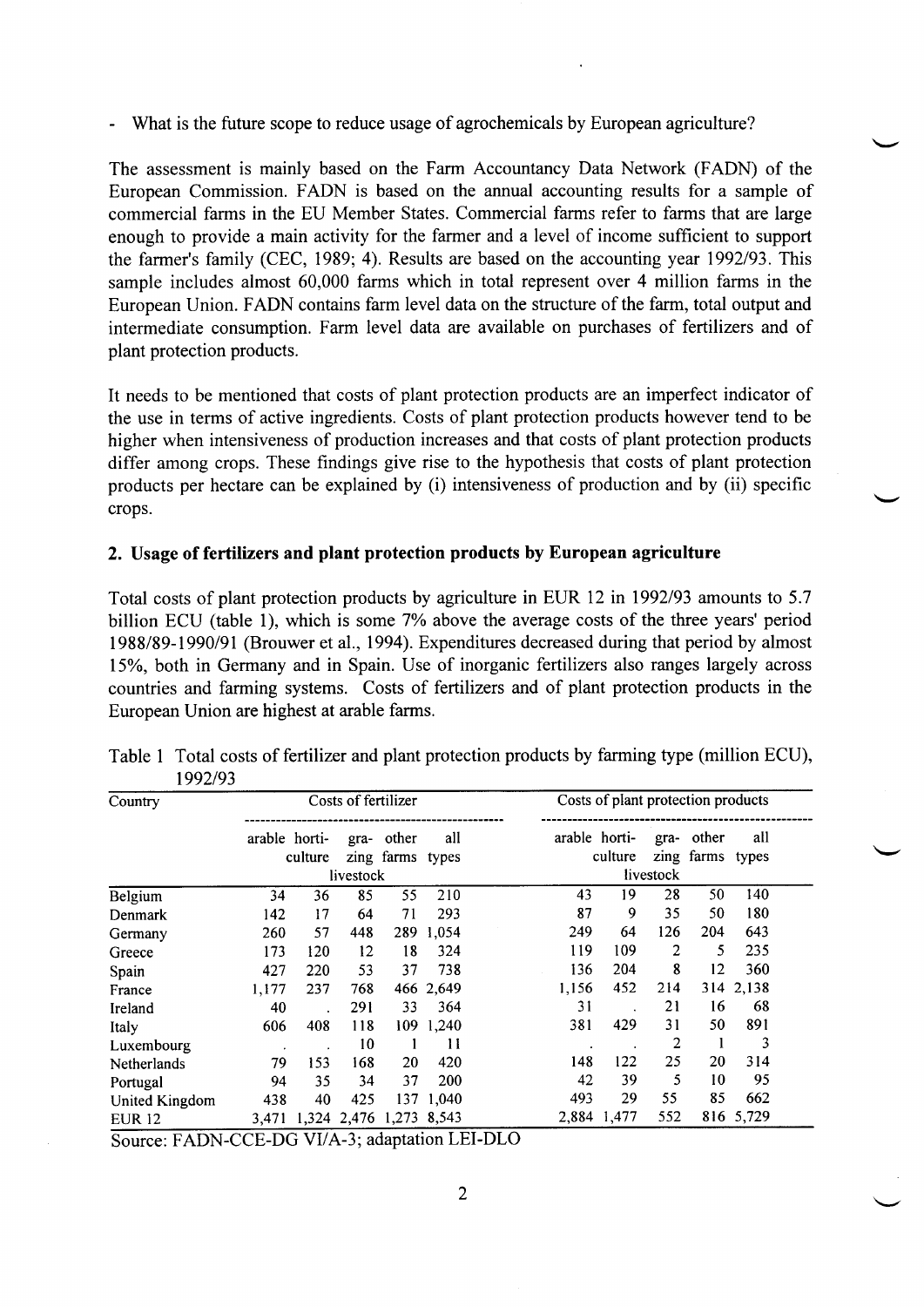The application of agrochemicals largely depend on cropping plan, intensity of the cropping plan, climatological conditions, professional skills of the farmer, market and price support, regulations on the use of agrochemicals, as well as availability and price of such products. Costs of agrochemicals on a per hectare basis in all countries are highest at horticulture farms (table 2). Differences across countries however remain to be large at horticulture holdings. Linkages among intensity of farming systems and the use of plant protection products at specialist horticulture holdings will be investigates in the next section.

| Country        | Costs of fertilizer |           |           |                           |     | Costs of plant protection products |                          |           |                           |     |  |
|----------------|---------------------|-----------|-----------|---------------------------|-----|------------------------------------|--------------------------|-----------|---------------------------|-----|--|
|                | arable horti-       | culture   | gra-      | other<br>zing farms types | all |                                    | arable horti-<br>culture | gra-      | other<br>zing farms types | all |  |
|                |                     |           | livestock |                           |     |                                    |                          | livestock |                           |     |  |
| Belgium        |                     | 140 1,140 | 116       | 142                       | 151 | 181                                | 605                      | 38        | 129                       | 101 |  |
| Denmark        | 115                 | 782       | 96        | 85                        | 106 | 70                                 | 391                      | 52        | 59                        | 65  |  |
| Germany        | 107                 | 280       | 93        | 94                        | 100 | 102                                | 315                      | 26        | 66                        | 61  |  |
| Greece         | 104                 | 108       | 61        | 68                        | 100 | 71                                 | 98                       | 10        | 20                        | 72  |  |
| Spain          | 54                  | 85        | 19        | 31                        | 51  | 17                                 | 79                       | 3         | 10                        | 25  |  |
| France         | 123                 | 177       | 76        | 102                       | 104 | 121                                | 338                      | 21        | 69                        | 84  |  |
| Ireland        | 144                 |           | 61        | 116                       | 69  | 112                                |                          | 4         | 55                        | 13  |  |
| Italy          | 117                 | 154       | 37        | 63                        | 98  | 74                                 | 162                      | 10        | 29                        | 70  |  |
| Luxembourg     |                     |           | 97        | 88                        | 96  |                                    |                          | 20        | 36                        | 29  |  |
| Netherlands    |                     | 134 1,532 | 143       | 98                        | 203 |                                    | 251 1,214                | 21        | 98                        | 152 |  |
| Portugal       | 50                  | 54        | 24        | 31                        | 39  | 22                                 | 59                       | 4         | 8                         | 19  |  |
| United Kingdom | 93                  | 588       | 39        | 78                        | 60  | 105                                | 433                      | 5         | 48                        | 38  |  |
| <b>EUR 12</b>  | 97                  | 151       | 61        | 82                        | 85  | 81                                 | 169                      | 14        | 53                        | 57  |  |

Table 2 Costs of fertilizer and plant protection products by farming type (ECU per hectare), 1992/93

Source: FADN-CCE-DG VI/A-3; adaptation LEI-DLO

Expenditures on fertilizers and plant protection products on a per hectare basis are highest in the Netherlands. Differences across farming types also are large in that country. Expenditures of agrochemicals per hectare in that country are highest at horticulture holdings. A detailed picture of the use of plant protection products (in kg of active ingredients) at farm level is available by farming type in the Netherlands (table 3). Data are based on the LEI Accounting Network. The use of plant protection products at arable farms on average amounts to 16 kg of active ingredients per hectare. It is highest (more than 50 kg/ha) at farms with mushrooms and greenhouse floriculture, and lowest (around 1 kg/ha) at farms with grazing livestock. It is around 100 kg/ha at farms with mushrooms. Also, it is high at farms with greenhouse vegetables and farms with orchards. The use of plant protection products per farm on average amounts to 9 kg per hectare. This includes all farms represented by the sample in the Netherlands and total size of utilized agricultural area, including arable crops, permanent crops and forage crops. Also, the ratio between costs of using inputs is related to total costs.

The intensity of plant protection products used enable an examination of the inputs used in the context of key economic indicators of farming. The ration between costs of using agrochemicals and total costs reflects the intensity of using this kind of inputs in agriculture. When the costs of plant protection products in total costs are high, the incentive to achieve savings (i.e. to reduce costs) in relation to risks are likely to be stronger than in the case costs are low. The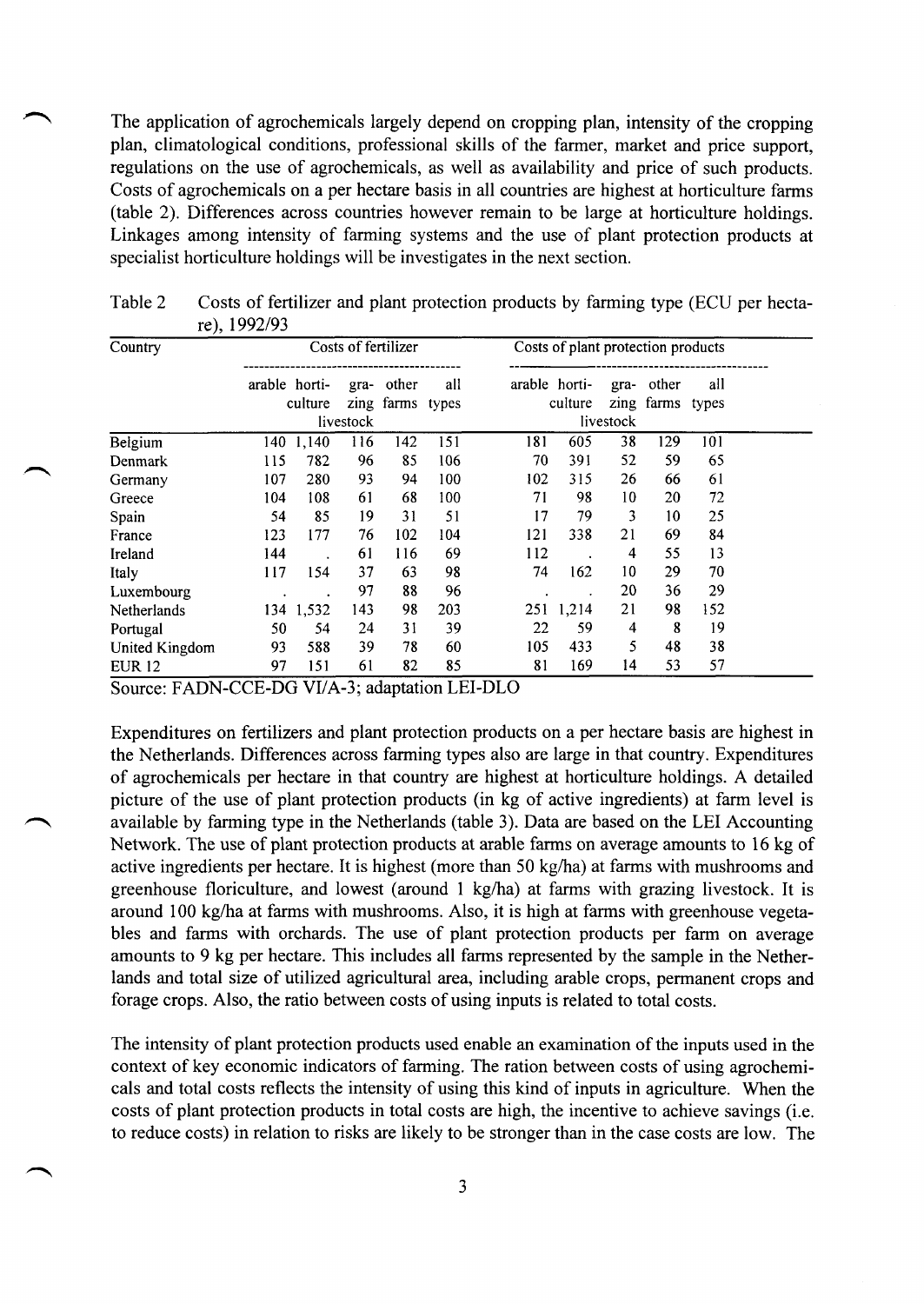intensity of using plant protection products in the Netherlands is highest (7%) at arable farms. Although the use of plant protection products on a per hectare basis exceeds 30 kg per hectare at greenhouse vegetables, greenhouse floriculture and mushrooms, the intensity of using plant protection products is less than 2%. This is among others due to the high costs of energy used to grow crops in greenhouses.The incentive to achieve a reduction on plant protection products therefore is likely to be higher at arable farms than at holdings with greenhouse vegetables or with floriculture.

| Farming type            | Insect- | Fungi- | Herbi- | Other | Total | Intensity |
|-------------------------|---------|--------|--------|-------|-------|-----------|
|                         | icides  | cides  | cides  |       |       |           |
| Arable farms            | 1.8     | 4.1    | 2.7    | 7.8   | 16.4  | 7.2       |
| Grazing livestock       | 0.3     | 0.2    | 0.5    | 0.0   | 1.0   | 0.4       |
| Field vegetables        | 1.8     | 5.0    | 2.0    | 9.1   | 17.9  | 2.9       |
| Greenhouse vegetables   | 5.1     | 12.8   | 0.8    | 13.0  | 31.7  | 1.5       |
| Greenhouse floriculture | 10.9    | 18.5   | 1.3    | 27.5  | 58.2  | 1.4       |
| Mushrooms               | 7.8     | 5.8    | 1.7    | 90.2  | 104.8 | 0.5       |
| Orchard                 | 2.4     | 24.1   | 3.5    | 3.3   | 33.2  | 3.9       |
| Tree nursery            | 2.2     | 7.1    | 2.5    | 10.2  | 22.0  | 1.6       |
| Average                 | 1.3     | 2.4    | 1.5    | 3.7   | 8.9   | 1.6       |

| Table 3 | Use of plant protection products in the Netherlands by farming type (kg of active |
|---------|-----------------------------------------------------------------------------------|
|         | ingredients per hectare) and the intensity of inputs used in 1993/94              |

Source: Poppe et al., 1995

The intensity of farming practice is related to the costs of using plant protection products. Output of crop production is highest in regions with relatively high costs of plant protection products. This is explained by the fact that intensive cropping techniques may increase the occurrence of pests and diseases. Farmers may respond to this through an overuse of plant protection products in order to avert risks. Research in the Netherlands indicates that differences among farms with lowest use of plant protection products and those with highest application levels may be up to a factor of 3 to 6 (Vernooy, 1992).

# **3. Distribution of agrochemicals used among farms in the European Union**

Patterns of using agrochemicals differ largely in the European Union, both according to differences among Member States and farming systems. The use of plant protection products ranges across Member States from less than 3 kg of active ingredients per hectare (Denmark, Spain, Ireland and Portugal) to over 10 kg of active ingredients per hectare (Belgium and the Netherlands). Costs of using plant protection products are highest in regions with intensive horticulture, like northern Italy, the south coast of France, the south-east coast of Spain and the Netherlands and regions in France with emphasis on specialist cereals and general field cropping (Brouwer et al., 1994).

A more detailed picture on the use of agrochemicals by European agriculture is provided in the remaining part of this section. It is to focus on the distribution of agrochemicals used among farms in the European Union. The use of agrochemicals increase with the intensity of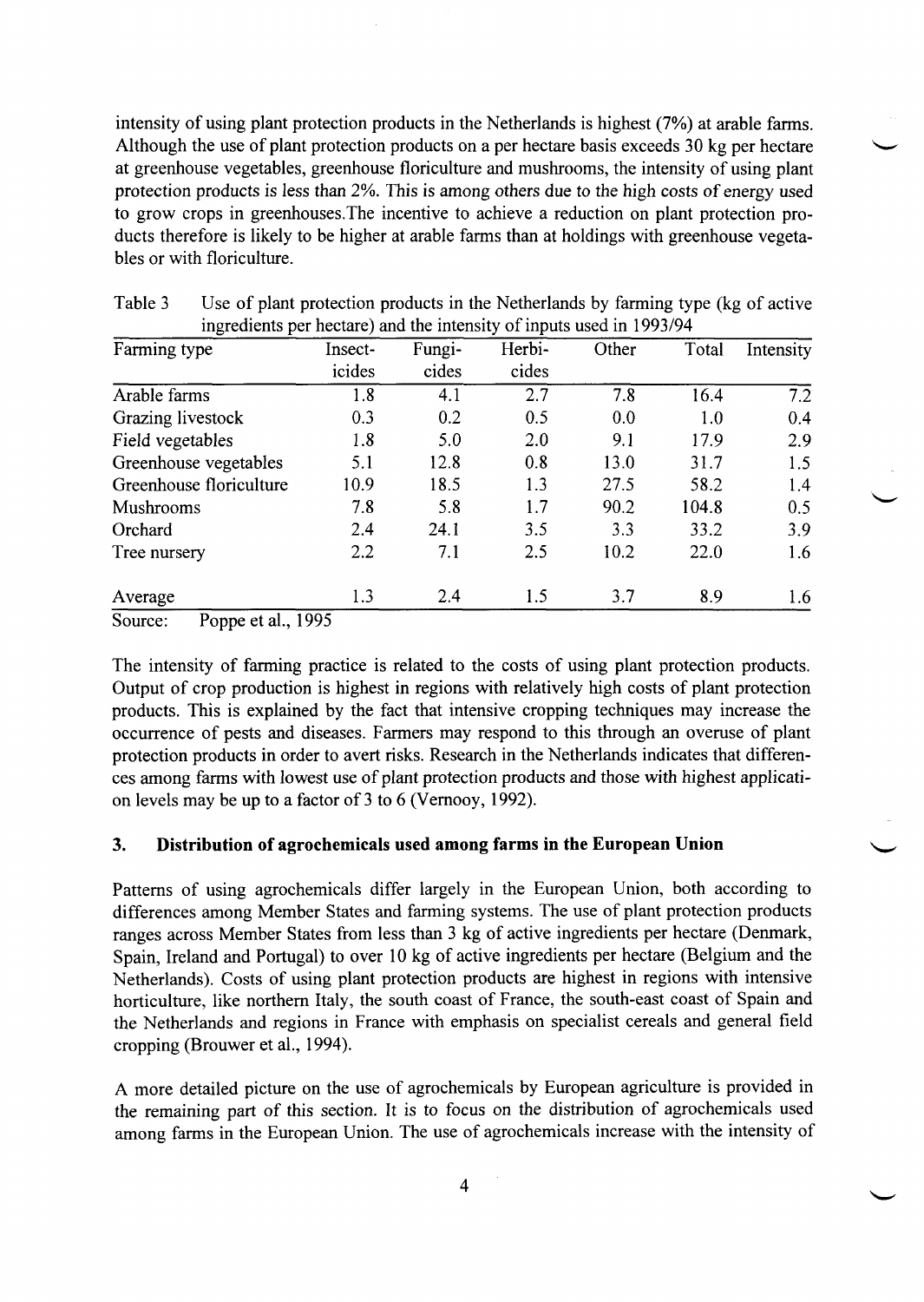farming practice. Farm management may also contribute to the distribution in using agrochemicals. Insight into the efficiency of using agrochemicals, i.e. the amount of input used per unit of output produced, is also important in this respect. Two farming types will be considered in an assessment of the use of agrochemicals among farms, i.e. specialist cereal farms and specialist horticulture farms.

Use of plant protection products at specialist cereal farms in the Paris Basin is relatively high compared to elsewhere in the European Union (Brouwer et al., 1994). Purchased plant protection products at specialist cereals in this region will be compared with the situation in Denmark as expenditures of plant protection products are below levels in the Paris Basin. We will focus on specialist horticulture holdings in the region of Andalucia (Spain) and the Netherlands because of high usage levels in these regions.

In the region of Centre, the share of costs of plant protection products in total costs increase with rising purchased plant protection products per hectare. Family farm income per hectare is highest at the group of farms with medium purchased plant protection products (table 4). Crop output per hectare UAA increase with rising purchased plant protection products. The share of forage crops, requiring low amounts of plant protection products, in total UAA is highest at group 'low'.

| Table 4 | Farm structure and farm output characteristics on the 33% of farms with lowest  |
|---------|---------------------------------------------------------------------------------|
|         | purchased plant protection per ha uaa (low) and the 33% of farms with highest   |
|         | purchased plant protection per ha uaa (high) and the category in between (medi- |
|         | um) on specialist cereal farms in Centre $(F)$ in 1992/93                       |

|                                                    | Low  | Medium | High  | All  |
|----------------------------------------------------|------|--------|-------|------|
| Purchased plant protection (ECU) per ha uaa        | 75   | 121    | 167   | 122  |
| Purchased fertilizer (ECU) per ha uaa              | 105  | 122    | 129   | 119  |
| Crop output (ECU) per ha uaa                       | 770  | 1,006  | 1,143 | 975  |
| Economic size (ESU) per ha uaa                     | 0.5  | 0.6    | 0.7   | 0.6  |
| Family Farm income (ECU) per ha uaa                | 170  | 246    | 226   | 215  |
| Farm net value added (ECU) per ha uaa              | 301  | 399    | 418   | 374  |
| Share costs plant protection in total input $(\%)$ | 11   | 14     | 17    | 14   |
| Utilised Agricultural Area (ha)                    | 90.9 | 99.6   | 93.7  | 94.7 |
| - of which forage crops (%)                        | 18   |        | 2     | 9    |
| - of which cereals (%)                             | 65   | 72     | 77    | 71   |
| - of which other field crops (%)                   |      | 21     | 21    | 20   |

Source: FADN-CCE-DG VI/A-3; adaptation LEI-DLO

In Denmark, differences on purchased plant protection are modest across the groups distinguished (table 5). Expenditures of plant protection products at group 'low'only are 1 per cent of total costs. The share of cereals and of other field crops in total UAA increases with rising purchased plant protection products, at the expense of forage crops.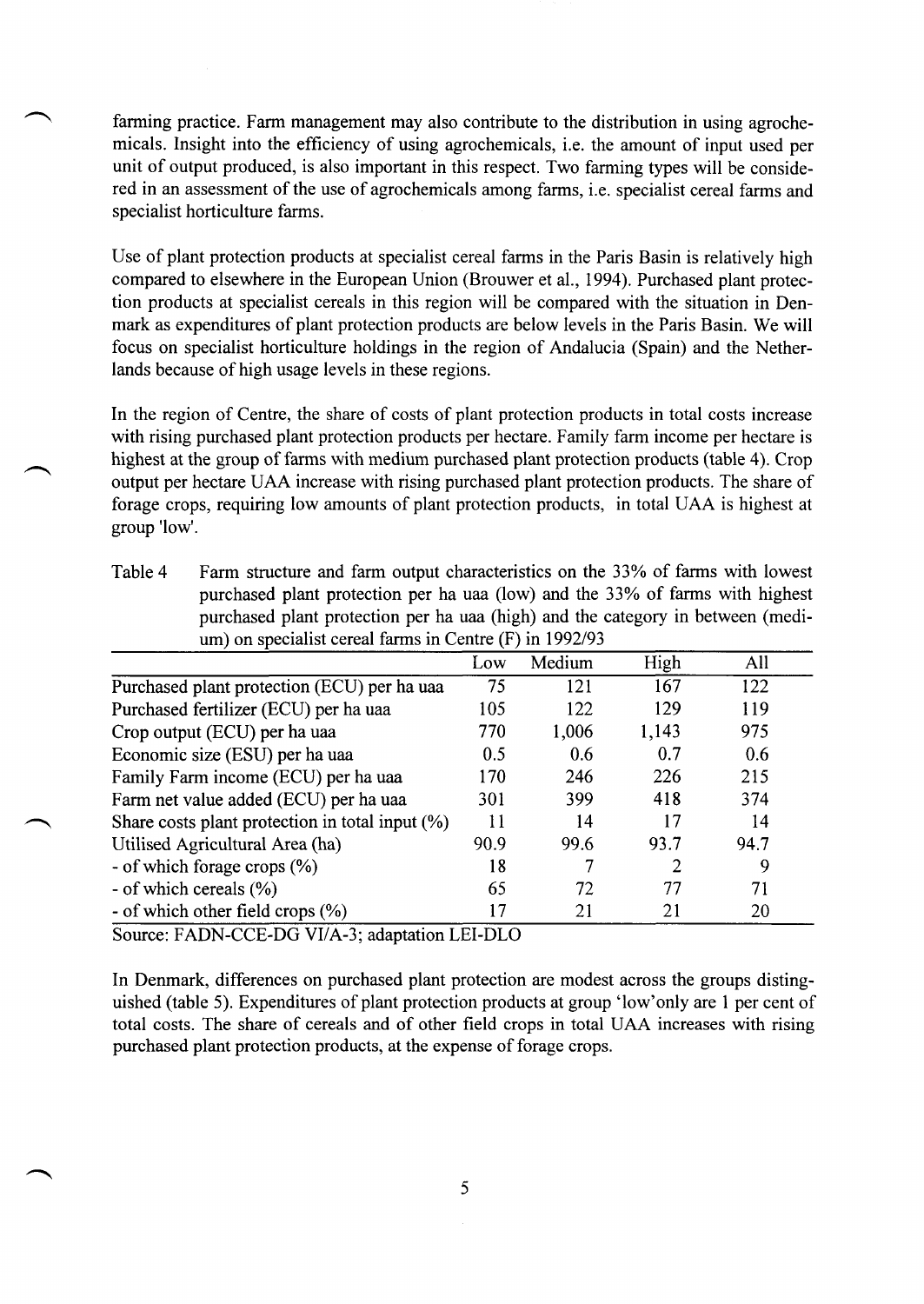Table 5 Farm structure and farm output characteristics on the 33% of farms with lowest purchased plant protection per ha uaa (low) and the 33% of farms with highest purchased plant protection per ha uaa (high) and the category in between (medium) on specialist cereal farms in Denmark in 1992/93

|                                                    | Low    | Medium | High   | All    |  |
|----------------------------------------------------|--------|--------|--------|--------|--|
| Purchased plant protection (ECU) per ha uaa        | 14     | 48     | 91     | 59     |  |
| Purchased fertilizer (ECU) per ha uaa              | 107    | 109    | 136    | 120    |  |
| Crop output (ECU) per ha uaa                       | 471    | 695    | 896    | 730    |  |
| Economic size (ESU) per ha uaa                     | .6     |        |        |        |  |
| Family Farm income (ECU) per ha uaa                | $-421$ | $-293$ | $-270$ | $-313$ |  |
| Farm net value added (ECU) per ha uaa              | $-93$  | 158    | 186    | 111    |  |
| Share costs plant protection in total input $(\%)$ |        | 4      |        |        |  |
| Utilised Agricultural Area (ha)                    | 18.5   | 25.9   | 34.4   | 26.3   |  |
| - of which forage crops $(\%)$                     |        | 4      |        |        |  |
| - of which cereals (%)                             | 82     | 83     | 84     | 83     |  |
| - of which other field crops (%)                   | 6      | 11     | 11     | 10     |  |

Source: FADN-CCE-DG VI/A-3; adaptation LEI-DLO

At regional level, expenditures of plant protection products in the European Union are highest in regions specialized in horticulture and regions in France with emphasis on specialist cereals and general field cropping (Brouwer et al., 1994). At specialist horticulture holdings, costs of plant protection products per hectare fluctuate in a range of less than 500 ECU/ha in Denmark and England East to more than 1,000 ECU/ha (region of Liguria in Italy, and the Netherlands) (table 6).

In the analysis the focus is on the next indicators:

- (a) Costs of plant protection products per hectare of utilized agricultural area (ECU per hectare). This gives indirectly an idea of the intensiveness of production;
- (b) Costs of plant protection products per 100 ECU of output. The indicator presents the share of the costs of plant protection products in the value of output;
- (c) Costs of plant protection products per 100 ECU of Farm Net Value Added (FNVA). This indicator provides information on the share of costs of plant protection products relative to FNVA;
- (d) Costs of plant protection products per 100 ECU of Family Farm Income (FFI). This indicator reflects the share of the costs of plant protection products relative to FFI;
- (e) Costs of plant protection products per 100 ECU of input. This indicator shows the share of costs of plant protection products in total costs (i.e. intermediate consumption, depreciation and external factors).
- (f) Number of represented farms. This reflects the relative importance of a farming type for the region;
- (g) Economic farm size (ESU). The economics size of the farm is based on the utilized agricultural area as well as on the intensiveness of the cropping plan and the livestock population of the holding. One European Size Unit (ESU) equals 1,200 ECU of standard gross margin;
- (h) Utilized agricultural area (UAA);
- (i) Cropping plan (area of different crops in percentage of UAA). Share of crops in total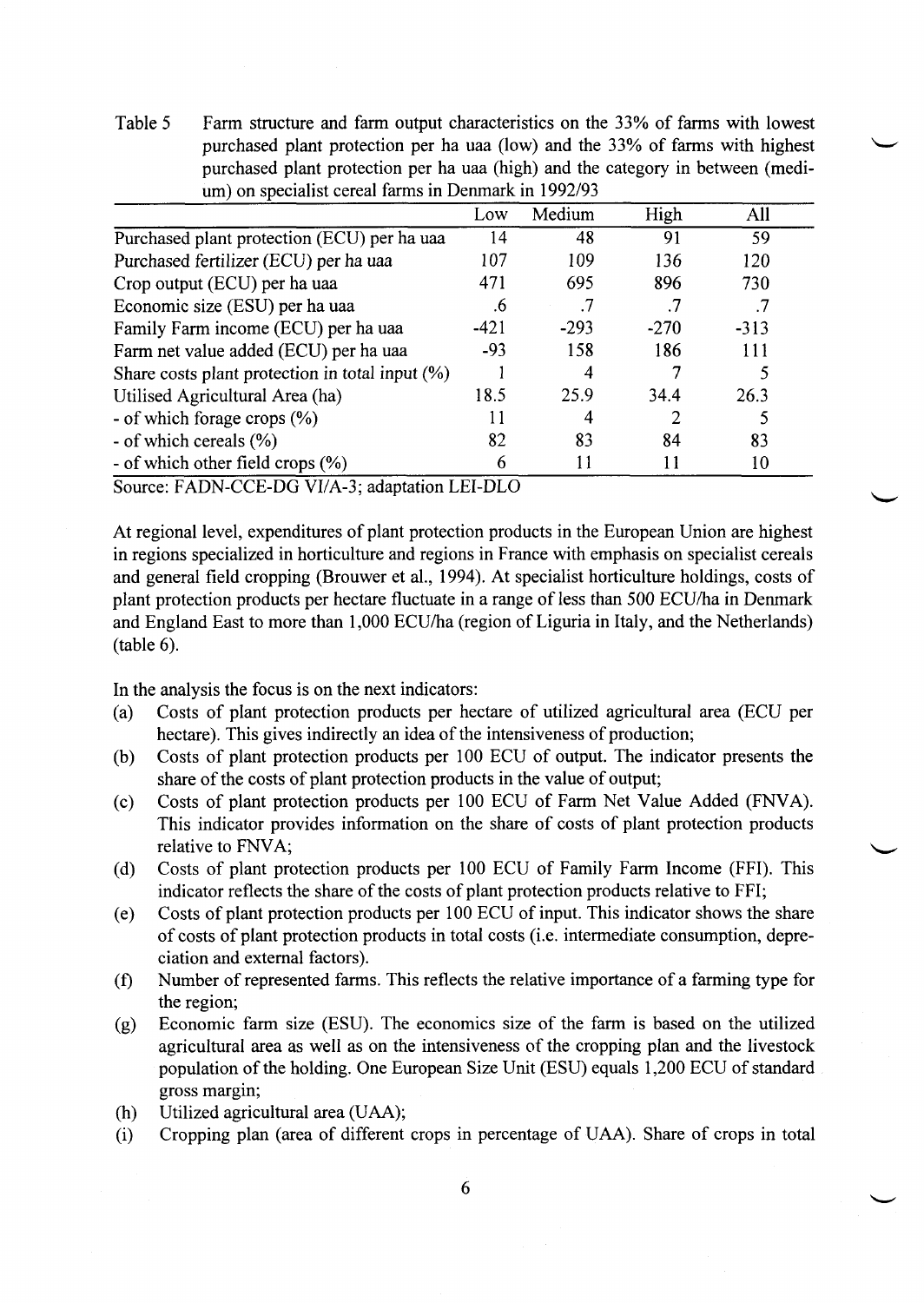UAA shows crops with high or low usage of plant protection products);

(j) Output of crop products per hectare of crop (ECU per hectare) (exclusive of forage crops). This indicator provides information on the intensiveness of production.

| Country        | Number | Eco-  | <b>UAA</b> |            |                | Costs of plant protection (ECU) |            |                |  |
|----------------|--------|-------|------------|------------|----------------|---------------------------------|------------|----------------|--|
|                | of     | nomic | (ha)       |            |                |                                 |            |                |  |
|                | repre- | farm  | per        | per        |                | per 100 ECU of                  |            |                |  |
|                | sented | size  | farm       | ha         |                |                                 |            |                |  |
|                | farms  | (ESU) |            | <b>UAA</b> | out-           | <b>FNVA</b>                     | <b>FFI</b> | $in-$          |  |
|                |        |       |            |            | put            |                                 |            | put            |  |
| Belgium        | 5,080  | 60    | 3.2        | 725        | $\overline{2}$ | 5                               | 8          | 3              |  |
| <b>Denmark</b> | 1,670  | 101   | 6.4        | 479        | 1              | 3                               | 35         | $\overline{2}$ |  |
| Spain          |        |       |            |            |                |                                 |            |                |  |
| - Andalucia    | 14,580 | 17    | 2.9        | 546        | 6              | 8                               | 13         | 9              |  |
| France         |        |       |            |            |                |                                 |            |                |  |
| - Prov.-Alpes- |        |       |            |            |                |                                 |            |                |  |
| Côte d'Azur    | 5,580  | 76    | 6.4        | 577        | $\overline{3}$ | 7                               | 14         | $\overline{4}$ |  |
| Italy          |        |       |            |            |                |                                 |            |                |  |
| - Liguria      | 8,330  | 25    | .9         | 1,050      | 2              | 4                               | 5          | 5              |  |
| Netherlands    | 15,192 | 145   | 4.5        | 1,469      | $\overline{2}$ | 6                               | 20         | $\overline{2}$ |  |
| United Kingdom |        |       |            |            |                |                                 |            |                |  |
| - England East | 2,280  | 62    | 9.4        | 456        | 2              | 5                               | 23         | $\overline{2}$ |  |

| Table 6 |  | General characteristics of specialist horticulture in 1992/93 |  |  |  |  |
|---------|--|---------------------------------------------------------------|--|--|--|--|
|---------|--|---------------------------------------------------------------|--|--|--|--|

Source: FADN-CCE-DG VI/A-3; adaptation LEI-DLO

A more detailed investigation of specialist horticulture in Andalucia and in the Netherlands is provided in tables 7 and 8. The total number of represented farms in these two regions are around 15,000. Expenditures of plant protection products per hectare range between 550 ECU/ha (Andalucia) and almost 1,500 ECU/ha (the Netherlands). The share of costs of plant protection products in total costs on average ranges between 2% (the Netherlands) and 9% (Andalucia).

The use of plant protection products on specialist horticulture holdings may differ largely across individual farms. Average use might be high for a specific farming type, but the distribution within such a group of farms might be large as well. In the Netherlands it ranges between less than 500 ECU/ha at the group of farms with lowest purchased plant protection products per hectare UAA and around 5,500 ECU/ha at the group of farms with highest purchased plant protection products per hectare. The share of costs of plant protection products in total costs in this country is rather stable (2%) across the groups considered. Expenditures on plant protection products increase with a rising share of protected crops in the cropping plan.The share of costs of plant protection products in total costs are stable across the groups distinguished. This also applies to the share of the costs of plant protection products in output.

The share of market gardening and flowers in the cropping plan of specialist horticulture is around 70% in the Netherlands and in Andalucia. The product group market gardening and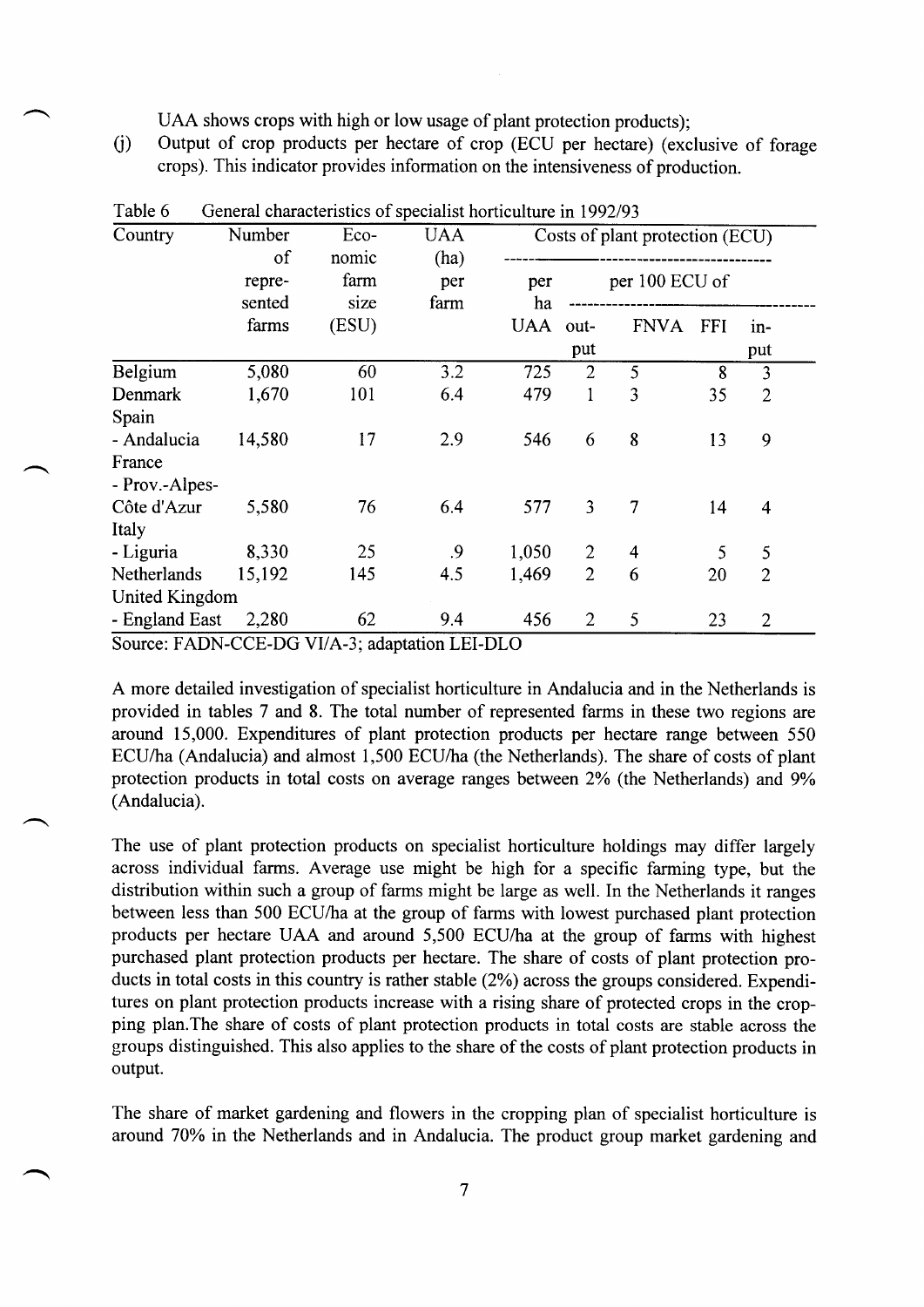flowers consists of a large number of heterogeneous products, produced according to different production processes: crops grown in the open or under shelter, irrigated or non-irrigated areas, vegetables or flowers. The share of protected crops in the product group market gardening and flowers largely varies among the areas considered. It is almost 80% in the Netherlands, and about 50% in Andalucia.

Table 7 Farm structure and farm output characteristics on the 33% of farms with lowest purchased plant protection per ha uaa (low) and the 33% of farms with highest purchased plant protection per ha uaa (high) and the category in between (medium) on specialist horticultural holdings in the Netherlands in 1992/93

|                                                     | Low    | Medium | High    | All    |
|-----------------------------------------------------|--------|--------|---------|--------|
| Purchased plant protection (ECU) per ha uaa         | 461    | 1,595  | 5,616   | 1,469  |
| Purchased fertilizer (ECU) per ha uaa               | 385    | 2,812  | 8,604   | 2,157  |
| Crop output (ECU) per ha uaa                        | 23,958 | 81,735 | 293,117 | 76,197 |
| Economic size (ESU) per ha uaa                      | 11.6   | 34.1   | 119.8   | 32.4   |
| Family Farm income (ECU) per ha uaa                 | 4,166  | 10,908 | 14,987  | 7,444  |
| Farm net value added (ECU) per ha uaa               | 9,735  | 30,177 | 92,982  | 26,577 |
| Share costs plant protection in total input $(\%)$  | 2      | 2      |         |        |
| Utilised Agricultural Area (ha)                     | 8.1    | 3.6    | 1.8     | 4.5    |
| - of which open market gardening $+$ flowers $(\%)$ | 68     | 61     | 8       | 58     |
| - of which sheltered market gardening +flowers (%)3 |        | 15     | 75      | 16     |
| - of which forage crops $(\%)$                      | 9      | 12     | 14      | 10     |
| - of which cereals (%)                              |        |        |         |        |
| - of which other field crops $(\%)$                 |        |        |         |        |
| Source: FADN-CCE-DG VI/A-3; adaptation LEI-DLO      |        |        |         |        |

Table 8 Farm structure and farm output characteristics on the 33% of farms with lowest purchased plant protection per ha uaa (low) and the 33% of farms with highest purchased plant protection per ha uaa (high) and the category in between (medium) on specialist horticultural holdings in Andalucia in 1992/93

|                                                     | Low   | Medium | High   | All   |  |
|-----------------------------------------------------|-------|--------|--------|-------|--|
| Purchased plant protection (ECU) per ha uaa         | 146   | 678    | 1,065  | 546   |  |
| Purchased fertilizer (ECU) per ha uaa               | 233   | 743    | 1,160  | 628   |  |
| Crop output (ECU) per ha uaa                        | 6,272 | 10,993 | 14,694 | 9,888 |  |
| Economic size (ESU) per ha uaa                      | 5.2   | 4.0    | 9.8    | 5.9   |  |
| Family Farm income (ECU) per ha uaa                 | 4,052 | 3,581  | 4,757  | 4,059 |  |
| Farm net value added (ECU) per ha uaa               | 5,024 | 7,297  | 9,111  | 6,773 |  |
| Share costs plant protection in total input (%)     | 6     | 9      | 11     | 9     |  |
| Utilised Agricultural Area (ha)                     | 4.0   | 2.7    | 2.1    | 2.9   |  |
| - of which open market gardening $+$ flowers $(\%)$ | 4     | 91     | 14     | 36    |  |
| - of which sheltered market                         |       |        |        |       |  |
| gardening $+$ flowers $(\%)$                        | 32    | ጸ      | 84     | 36    |  |
| - of which forage crops $(\% )$                     |       |        | 2      |       |  |
| - of which cereals (%)                              | 13    |        |        |       |  |
| - of which other field crops $(\%)$                 | 50    |        |        | 21    |  |

Source: FADN-CCE-DG VI/A-3; adaptation LEI-DLO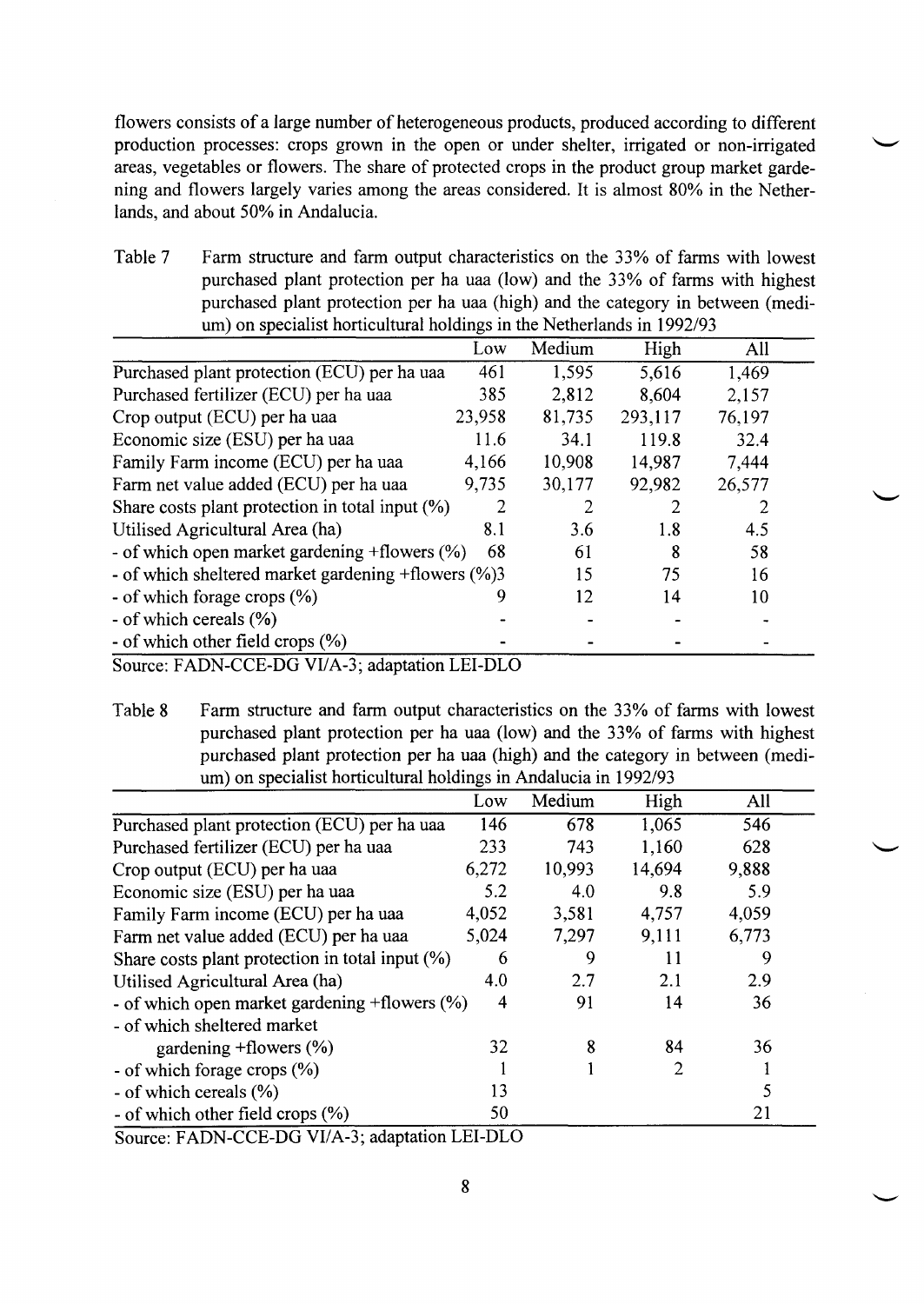The share of sheltered market gardening and flowers in total UAA at group 'low' is very small in the Netherlands, whereas almost all market gardening and vegetables at group 'high' are produced under shelter (table 7).

Farming systems in Andalucia on average are much less intensive than they are in the Netherlands. Purchased plant protection products in the region of Andalucia ranges between less than 150 ECU/ha at the group of farms with lowest purchased plant protection products per hectare UAA and around 1,000 ECU/ha at the group of farms with highest purchased plant protection products per hectare UAA (table 8). Purchased plant protection products at group 'high' are about a third below the average of the Netherlands. The share of costs of plant protection products in total costs of specialist horticulture holdings in Andalucia increases from 6% (group 'low') to 11% (group 'high'). Costs of plant protection products increase with a rising share of protected crops in the cropping plan. The share of sheltered market gardening and flowers in total UAA is only 32% at group 'low', whereas it is 84% at group 'high' (table 8). The share of sheltered market gardening and flowers in total UAA is only 8% at group 'medium'. The share of open market gardening and flowers in total UAA is around 90% at that group of specialist horticulture farms in Andalucia.

The incentive to achieve a reduction on the expenditure of plant protection products is likely to be highest at farms where these costs are a considerable part of total costs of inputs used. These costs exceed 10% at specialist cereal farms in Centre (France) and the group of specialist horticulture farms in Andalucia with highest purchased plant protection costs per hectare.

|                                                    | Netherlands | Campania |  |
|----------------------------------------------------|-------------|----------|--|
| Purchased plant protection (ECU) per ha uaa        | 4,260       | 397      |  |
| Purchased fertilizer (ECU) per ha uaa              | 9,037       | 495      |  |
| Crop output (ECU) per ha uaa                       | 266,601     | 9,810    |  |
| Economic size (ESU) per ha uaa                     | 126.5       | 10.0     |  |
| Family Farm income (ECU) per ha uaa                | $-20,485$   | 6,628    |  |
| Farm net value added (ECU) per ha uaa              | 71,829      | 6.910    |  |
| Share costs plant protection in total costs $(\%)$ |             | 13       |  |
| Utilised Agricultural Area (ha)                    | 1.9         | .7       |  |
| of which sheltered market gardening (%)            | 96          | 2        |  |
| of which tomatoes $(\% )$                          | 96          | 94       |  |

Table 9 Farm structure of farms with at least 75% of UAA used for tomatoes in the Netherlands and in Campania in 1992/93

Source: FADN-CCE-DG VI/A-3; adaptation LEI-DLO

Figures presented so far mainly focussed on specialist cereals and specialist horticulture holdings. Some characeristics of farm structure of horticulture holdings which are specialized in growing specific crops (i.e. tomatoes) are provided in table 9. Farm size in terms of utilized agricultural area is small, both in the Netherlands and Campania (Italy). Purchased plant protection products per hectare UAA in the Netherlands is approximately tenfold that of Campania. Similarly, crop output in the Netherlands is about 25 times that of Campania. Farming conditions in both areas largely differ because the share of sheltered market gardening in total UAA ranges between 96% (the Netherlands) and 2% (Campania). More than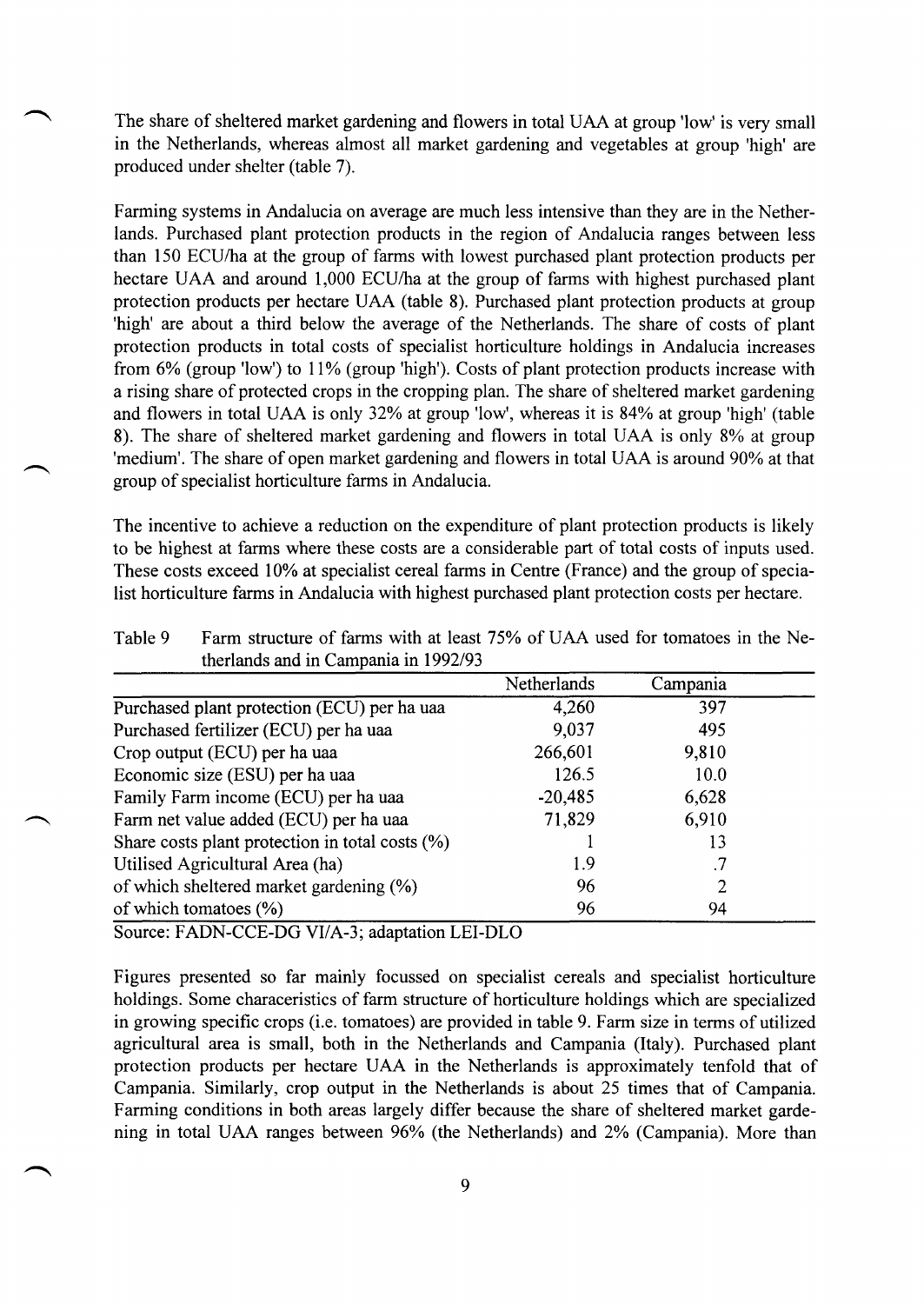90% of production is on fields in the open.

#### **4. Scope for a reduction in use of agrochemicals**

There is a general tendency in the European Union towards lower use of agrochemicals. This holds both for mineral fertilizers and plant protection products:

- Consumption of nitrogen fertilizers in Europe diminished by some 30 per cent during a period of only 5 years. Similar reduction levels are observed in use of phosphate (45 per cent) and of potassium (45 per cent). Consumption of fertilizers during that period increased mainly in Asia, and was rather stable in the United States of America. The use of mineral fertilizers in the Netherlands, for example, was partly replaced by animal manure, especially in arable crop production. Important factors in this respect are:
	- Increasing awareness among farmers of environmental problems due to farming practices. A more rational use of agrochemicals has been achieved partly in response to this change.
	- Agricultural policy presently aims to alter farming practice towards the adoption of less intensive production methods. The system of milk quota for example, has stimulated extensification of dairy production, because of the autonomous increase of productivity. The use of fertilizers also reduced at specialist dairy farms in the Netherlands.

Linkages among agricultural production and use of fertilizers may change in response to more strict regulation on the treatment and application of organic fertilizers.

- Annual sales of plant protection products (in kg of active ingredients) showed a decreasing trend over the past couple of years. Sales of plant protection products reduced by some 15% since the mid 1980s. There are several plausible reasons for this reduction. Important elements to be considered are:
	- Substitution by dosages requiring smaller amounts of chemicals to prevent or treat diseases. For example, sales of herbicides to grow cereals decreased due to this chemical substitution process;
	- Climate and weather conditions could largely affect the use of chemicals to prevent pests and diseases. The use of fungicides for example is high in the northern part of Italy, compared to countries like Spain and Portugal. This is among others due to the relatively high precipitation levels in that part of Italy. The relatively dry and hot summers affected the use of fungicides in Portugal and Spain. Variation of weather conditions might therefore also cause fluctuations in the use of plant protection products with the lapse of time.
	- Farm management aspects increasingly focus on the provision of modern spraying equipment, which could contribute to a further reduction on the application of agrochemicals.
	- Agricultural policy which increasingly is to encourage less intensive farming practices by direct payments subject to conditionality regarding the intensity of farming and the treatment of inputs. Council Regulation 2078/92 for example includes an aid system to encourage farmers to use production methods with reduced vulnerability to the environment or to conserve the environment and landscape. It involves measures for a significant reduction in the use of agrochemicals in crop production.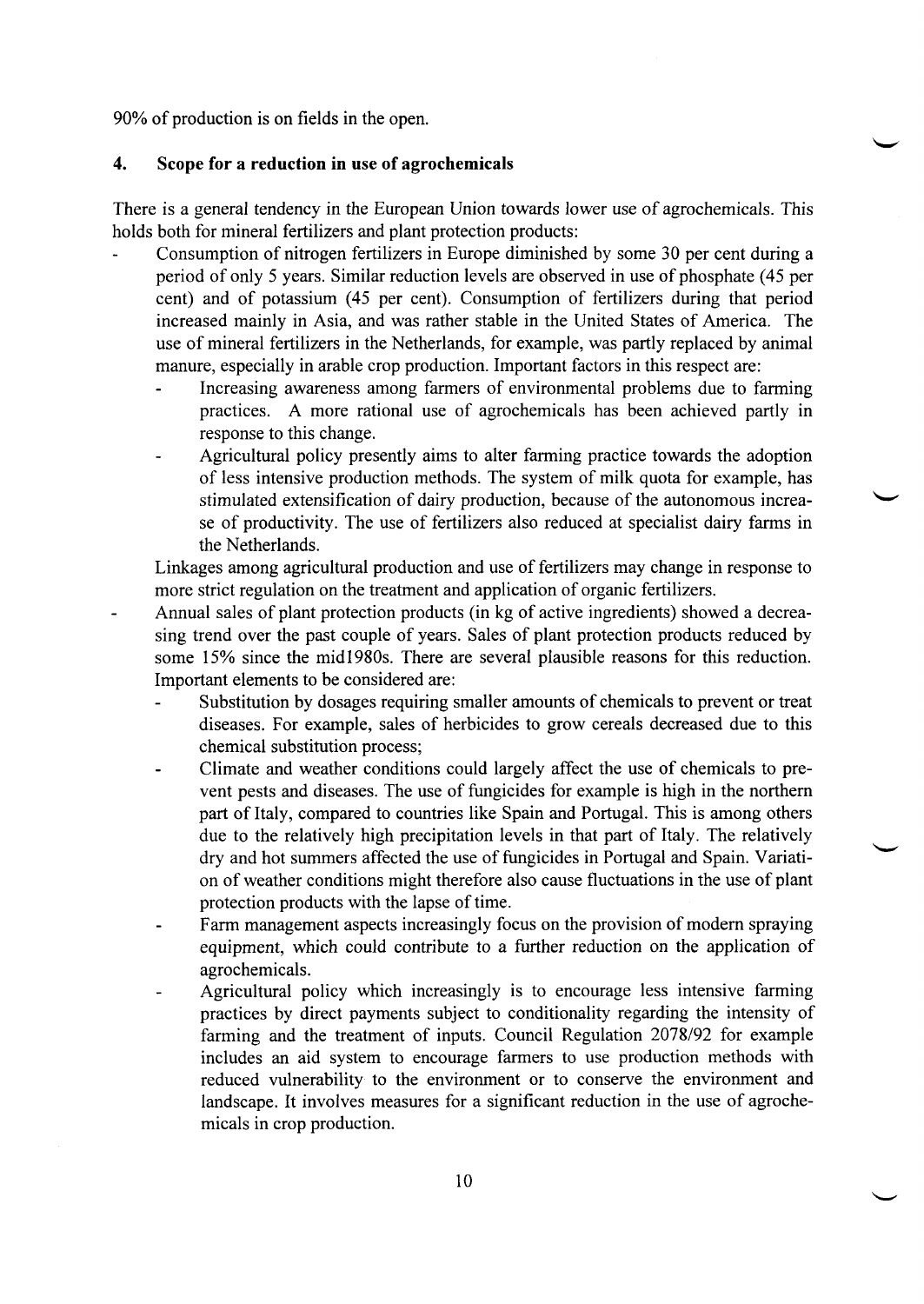Consumer behaviour with an increasing interest into quality marks for food products and for biological food products.

# **5. Concluding remarks**

Some findings and concluding remarks are provided in this section regarding the analysis of intensive farming systems in the European Union.

- Expenditures on fertilizer and plant protection products in the EU varies largely across countries, between farming types within the countries considered and across groups of farms within a farming type in a country.
- Expenditures on plant protection products per hectare in EUR 12 on average are lowest at grazing livestock and highest at horticulture farms. Although 50% of all expenditures on plant protection products are done at arable farms.
- Structural characteristics of farming practice like the cropping plan, production method  $\overline{a}$ (sheltered) and intensity of crop production (number of harvests) determine the distribution of expenditures on plant protection among farms. The use of agrochemicals depends also on climatological conditions, farm management (skills of farmers), prices and regulations.
- The share of costs of plant protection products in total costs provides an indicator for the incentive to achieve savings by reducing the input of plant protection products. Intensity of plant protection products at arable farms of the Netherlands is higher than at specialist horticulture holdings in that country.
- There is a tendency towards lower use of agrochemical in Europe, not only induced by environmental policy regulations but also by agricultural policy and environmental awareness among farmers. Information on the use is an important aspect. Horticulture products however are not part of the market and price regime. Agricultural policy is therefore mainly to affect use of plant protection products in cereal production.
- Positive linkages are observed among expenditures for plant protection products and for  $\overline{a}$ fertilizers. Correlation coefficients between expenditures of plant protection products and of fertilizers at specialist horticulture in the Netherlands and in Andalucia respectively are 0.98 and 0.86. Output of crop production is highest in regions and farming systems with relatively high costs of agrochemicals. Correlation coefficients among expenditures for plant protection products and crop output are highest in the Netherlands (0.99). They also are high in Andalucia (0.65).

# **References**

Brouwer, F.M. and S. van Berkum (1996). *CAP and environment in the European Union: Analysis of the effects of CAP on the environment and an assessment of existing environmental conditions in policy.* The Hague, Agricultural Economics Research Institute (LEI-DLO) (forthcoming).

Brouwer, F.M., I.J. Terluin and F.E. Godeschalk (1994). *Pesticides in the EC;* The Hague, Agricultural Economics Research Institute (LEI-DLO), Onderzoekverslag 121.